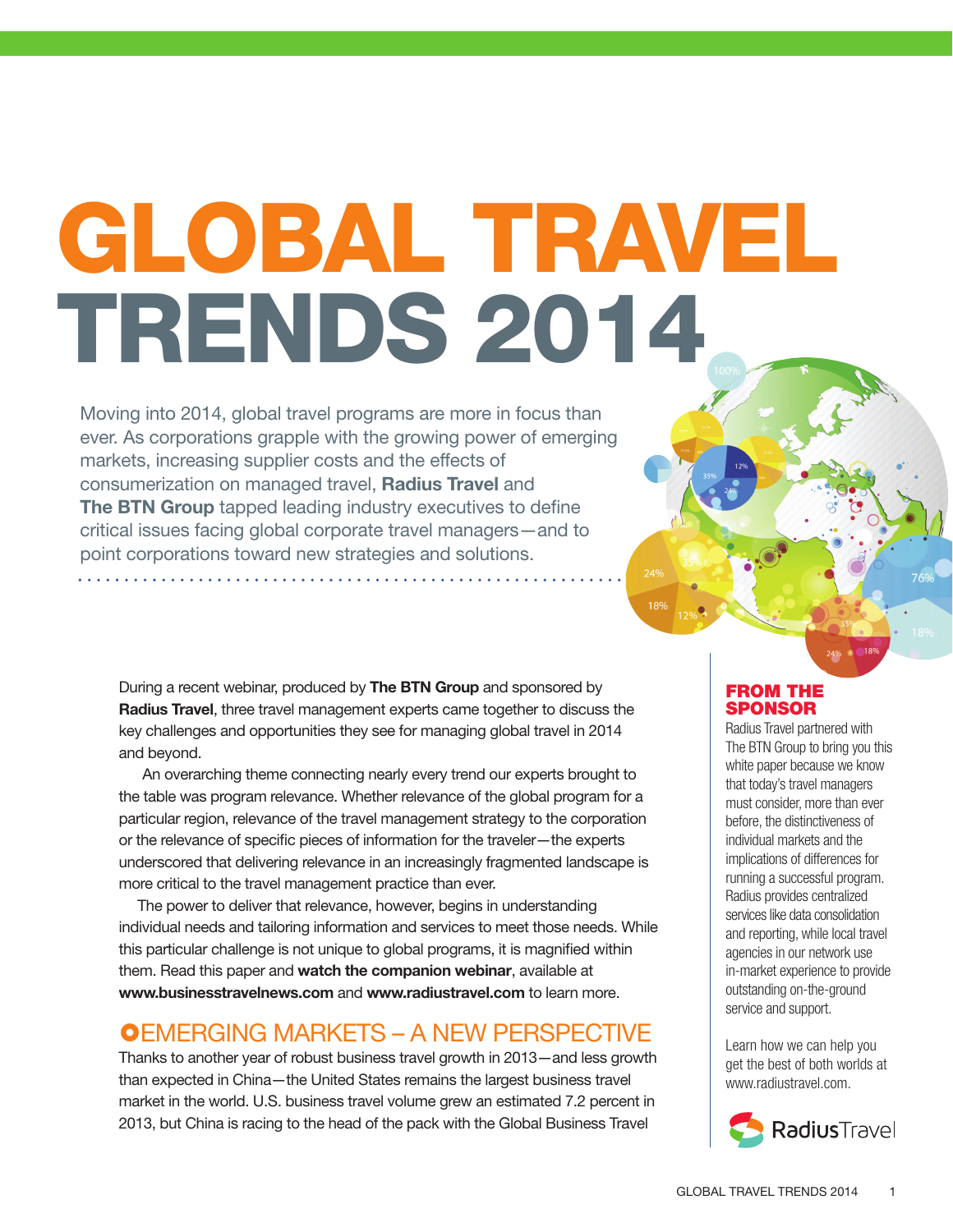Association (GBTA) projecting 17 percent growth for 2014, and a year-over-year growth trajectory approaching 20 percent after that. This pace has prompted GBTA to predict that China will overtake the U.S. by 2016, becoming the biggest business travel spender in the world.

While China is a specific case, it demonstrates

"More clients realize that local solutions are the most pragmatic... and the most efficient."

a larger global trend: Emerging markets are owning a much larger piece of the business travel pie, and the effects of that growth are changing the way corporations choose to manage their programs.

"We are starting to see a huge growth in bids originating out of the APAC and LatAm

– Rafael Gonzalez, Head of Global Sales, EMEA, Radius Travel

> regions," says Rafael Gonzalez, Radius Travel's head of global sales for Europe, Middle East and Africa. "We already know that we have had involvement in these regions… but as the spend shifts to Asia and LatAm, corporates are allowing these regions to drive contracts and decisions at a local and regional level."

> To be sure, the sheer numbers of people traveling locally on business within these regions has created an environment in which corporations cannot simply

overlay a program created for the U.S. and hope it is "effective enough" in a new market. Companies must be able to manage the region more intelligently and drive local adoption as there is more volume and savings at stake in these regions than ever before.

To that end, corporations are looking at better tailoring strategies and are more willing to concede when a headquarters strategy is not a clear win for a local market. For example, in several emerging markets what the U.S. considers high-touch services, such as agent-assisted reservations and even hand delivery of paper tickets, comes at a much lower cost than technology-based solutions.

"We are seeing more clients really analyzing these regions and realizing that local solutions are not only the more pragmatic path, but also the most efficient," says Gonzalez.

Still, there are trade-offs. Specific process costs could be higher and data collection more arduous, but the ability to drive better adoption and lower the overall costs could help strike the balance.

Will there be a time when travel management best practices begin to filter out of emerging markets to influence more mature markets?

"I don't see that happening now," says Gonzalez, "but as more innovative technology solutions develop and the regions become more mature, I would not count it out."

#### **OKEEPING THE REINS: CHANNEL MANAGEMENT**

IATA Resolution 787, Direct Connect, Open Booking… travel suppliers are working hard to forge direct relationships with buyers—sidestepping the traditional Global Distribution System-to-Agency-tobuyer paradigm that underpins the industry today. While not every corporation feels urgent pressure to reimagine their travel programs now, current trends point to increasing content fragmentation that travel managers will not be able to avoid.

"It's a question of money—you have to follow that trail," says Will Tate, senior vice president of Management Alternatives, a consulting company that focuses on travel procurement. "With initiatives

"Buyers are going to have to adjust. Advanced buyers will shift their management strategy from a focus on the travel transaction to a focus on trip cost."

– Will Tate, Senior Vice President, Management Alternatives

like NDC, the airlines will push this—or something like it—until they succeed because there is so much potential revenue on the table."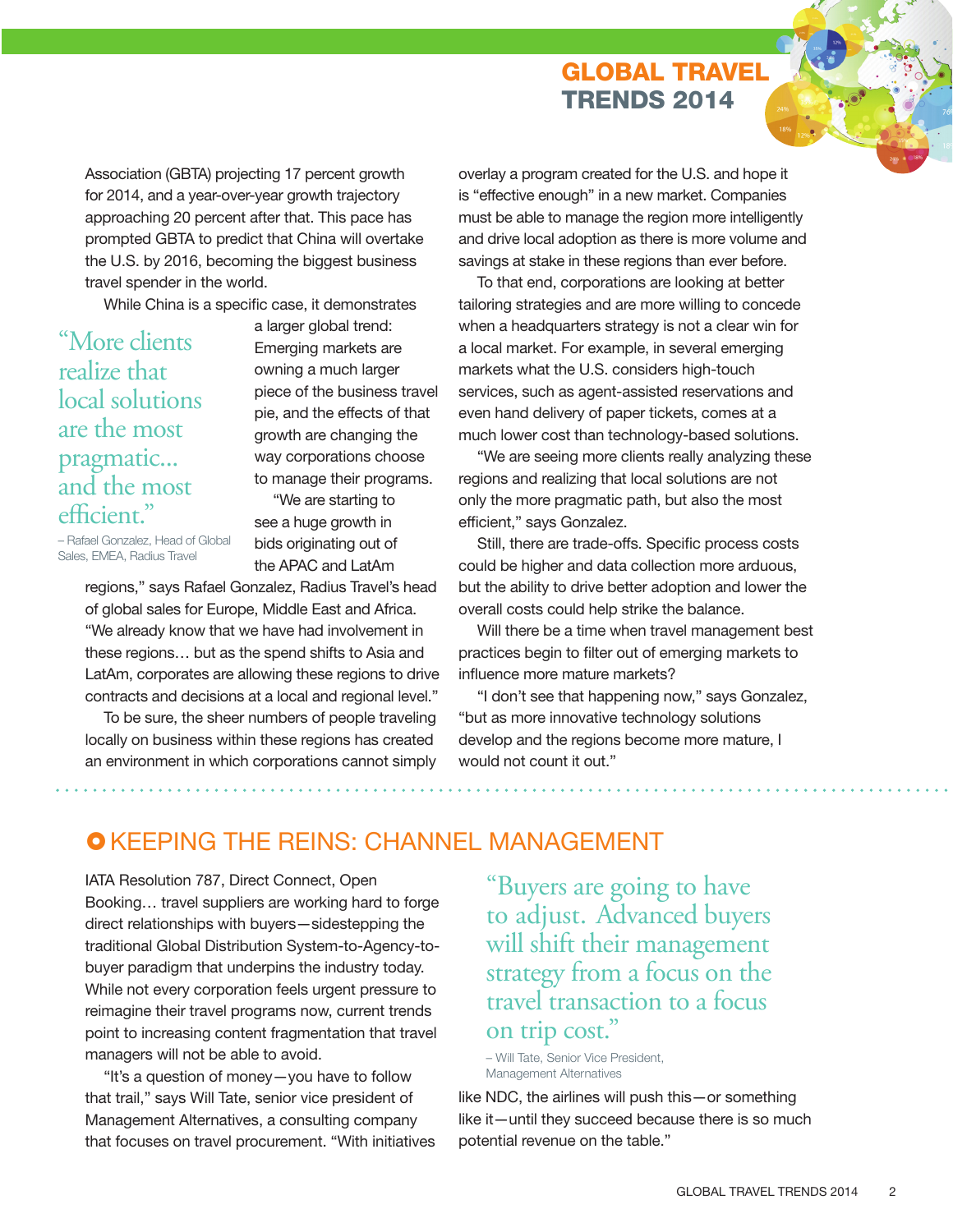IATA's Resolution 787—also known as NDC or New Distribution Capability—is just one case in point, as airlines seek more control in how they market and sell their products. Carriers are looking for avenues around GDS distribution, either directly to the TMC or potentially to end-user clients, to sell ancillary products and services based on personal traveler details. That means pushing fare types and bundles of ancillary fees that might appeal to certain types of travelers.

The controversy surrounding NDC notwithstanding (e.g. data privacy issues, regulatory concerns and comparative shopping issues), the result of this type of supplier push—along with direct connects and open booking trends—is to further fragment travel content into multiple channels that may vary widely in cost, but may or may not include the right services for business travelers.

"Buyers are going to have to adjust," says Tate. "Advanced buyers will shift their management strategy from a focus on the travel transaction to a focus on trip cost," he says. They will need to keep an eye on traveler productivity and push travelers through the right channels toward the right total trip value—that not only includes discounts, but also must take into account booking fees, ancillary

service fees and even potential merchant fee passthroughs and other "bundled" fees that may not be fully transparent to the traveler at the time of booking.

There is much to consider when doing a channel analysis. Tate offers that a comprehensive review would include the following:

• Define channel costs – Online booking tool (OBT), TMC, GDS, aggregator sites, supplier direct and others that could potentially impact the program.

• Define hard costs per channel – Balance the discount with any additional fees and/or administration costs.

• Define soft costs – These could include reduced productivity, potential to lose data (or cost to recapture) and the ability to manage suppliers.

Knowing these details will allow travel managers to assign a value to each potential channel and adjust procurement, negotiation and policy strategies accordingly. It may also inform a new type of relationship with TMC partners, especially as TMCs begin to evolve consulting offerings to include channel management analysis and support. As the industry reimagines travel management paradigms, all players will be affected. The flexibility and capability to evolve strategies and services will be critical.

#### **O IN-DESTINATION TECH: FOCUS ON FILTERING**

"You are going to be in a destination for 12 hours for a business trip, how much time do you really want to spend researching? Right now people are getting specific apps for the city, restaurants, maps, etc.," says Eric Bailey, Microsoft's senior manager of travel technology and strategy. "It's too much."

Bailey suggests that travelers are on information overload, and the situation is especially critical for global programs with employees traveling to unfamiliar locations. Instead of releasing travelers to find their own support information on the Web or via a collection of apps, Bailey offers that travel managers need to get in front of the situation with content filters and corporate collaboration

technologies that offer relevant, accessible information for corporate needs and travel patterns.

Travel managers need to be looking at how to offer better mapping technologies that skip ancillary destination details, and define key locations that are critical to the business traveler. That does not mean skipping restaurant or recreations details, but rather allowing travelers to define what has proved important to them.

For Microsoft, that meant partnering with information technology interns to build collaborative maps, which allow travelers to input relevant destination content on an ongoing basis. "I had no budget for building the mapping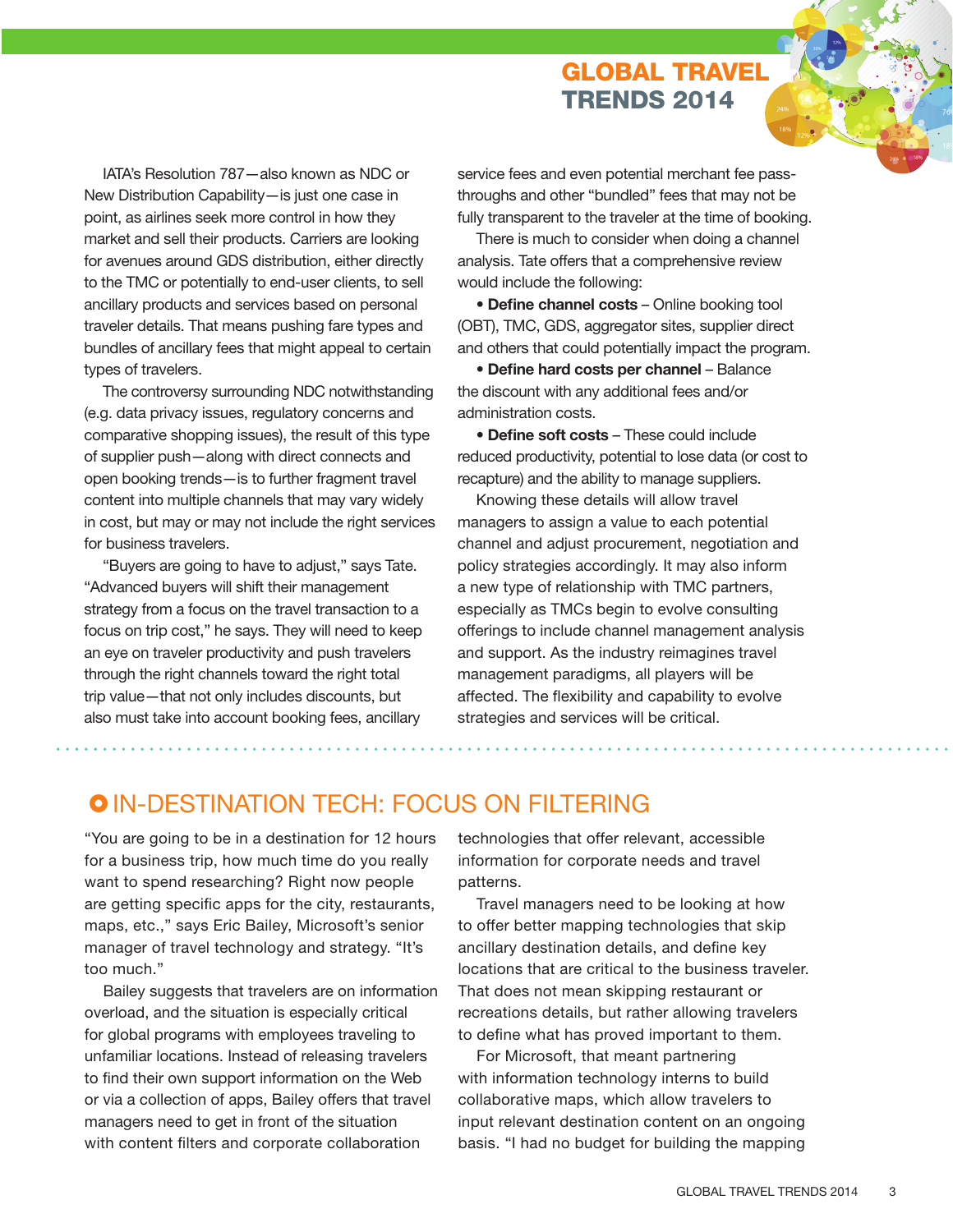solution," says Bailey, but by leveraging traveler knowledge, he was able to build a platform that delivered customized results.

Another key factor is transitioning itineraries and appointment emails directly to the traveler's calendar. "I don't want to print anything out; I want it to be right there." And, Bailey adds, "Do you really want to research, buy an app and have it on your phone? Rather, we need an integrated experience based on where you are going to be and afterwards it can go away.

"Travel managers are going to be expected to do this," Bailey adds. "Travelers are getting too much information, and while our TMCs have been able to [provide destination information], we need technologies to help us do that better and a little bit more in real time."

# **O EXTERNAL COMPETITION: WINNING YOUR TRAVELERS**

Competition from multiple content channels, combined with a vast selection of online travel apps to provide support *en route*—the relevancy of travel management has never been more challenged than it is today. Winning corporate

"Travel managers should be able to get their partners to compete for titles such as 'Most Improved' property or airline of the year, or 'Employee Favorite' and feature these types of status awards in the online booking tool at the point of sale."

travelers and drawing them back into the program will—and in some companies has already—become a critical task.

Like Bailey, Tate believes that collaborating with the traveler community is the first step toward creating true relevance.

Understanding traveler satisfaction rates and applying that information to procurement practices will open pathways to

– Will Tate, Senior Vice President, Management Alternatives

> program innovations that will not only compete with pressures in the market, but also support suppliers and drive down rates.

Key to success: Traveler surveys… yes, really. But not surveys to gauge performance, sent by suppliers to travelers. "You have to establish an independent feedback loop that has integrity,"

says Tate, but it's not a quick fix.

Travel managers can start by targeting preferred suppliers in the corporation's top ten markets, fielding satisfaction surveys to travelers about their interactions with preferred agencies, online booking tools, as well as air, hotel and car partners.

"When you do this, you can look at the empirical data upfront" that allows you to benchmark traveler satisfaction against each preferred partner in the market, says Tate.

But integrating traveler preferences with smart procurement and point-of-sale strategies is where great travel programs will separate themselves from good programs.

Tate explains: "You do the satisfaction piece with travelers, then you look at the gap between best and worst calculations among the given supplier set," he says. "Then, you go to the suppliers and explain the importance of the satisfaction value for the program, and make clear that you want to push more volume to suppliers that treat your travelers better."

Re-surveying travelers about their supplier experiences after six months should be adequate to get results and to remove partners that continue to underperform. The result: Fewer suppliers in the program, but more volume per supplier, and a better supplier set that truly supports travelers.

Suppliers win, too. And they can literally win as travel managers create innovative ways to reward them.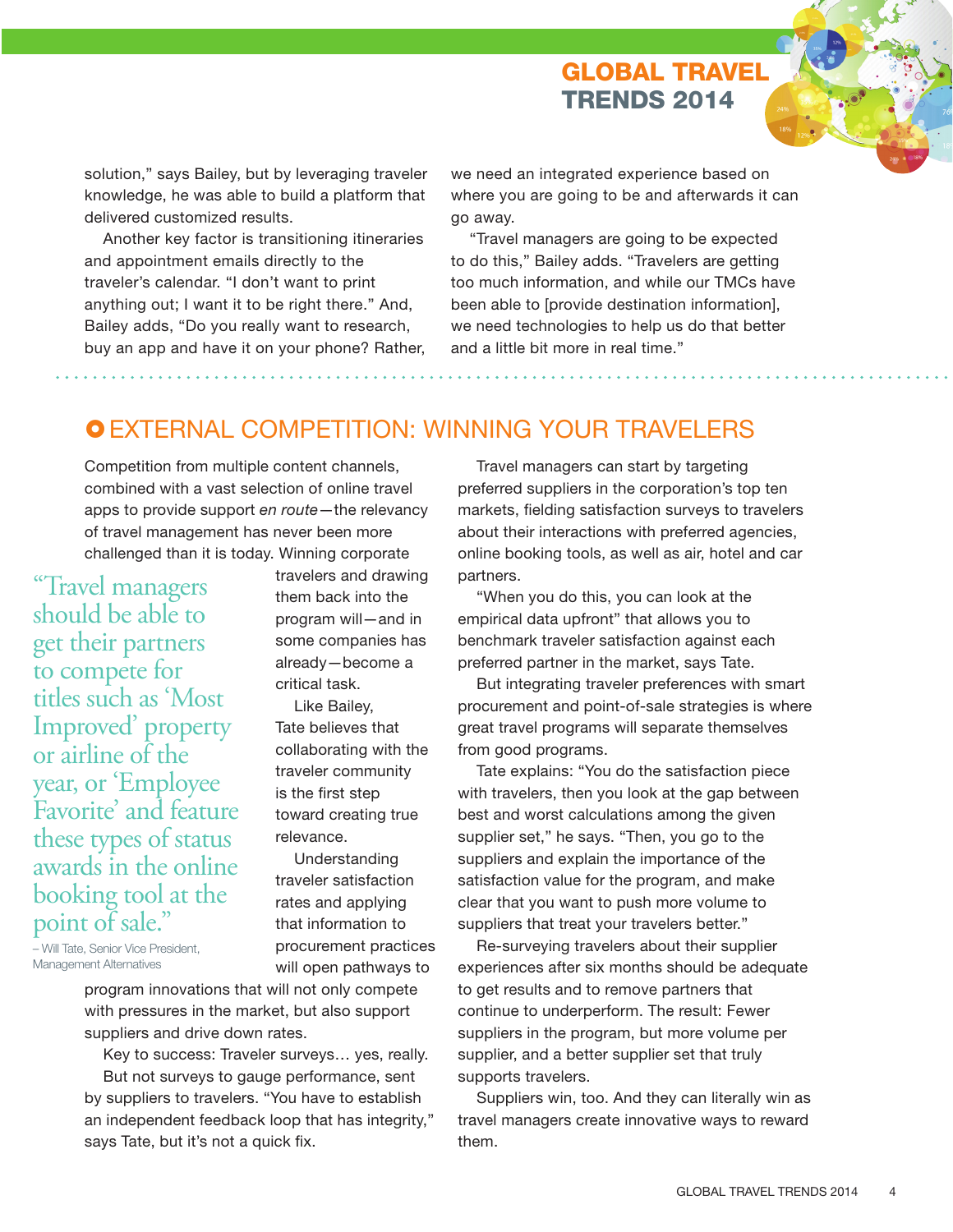"Travel managers should be able to get their partners to compete for titles such as 'Most Improved' property or 'Airline of the Year,' or 'Employee Favorite' and then feature these types of status awards in the online booking tool at the point of sale," says Tate.

Such status markers will function as consumerstyle recommendations, but with specific relevance to corporate travel needs.

"None of that work can happen on social sites or direct supplier sites," says Tate. "Only the travel manager can offer this value."

# **O INSTANT GRATIFICATION: VIRTUAL TRAVEL TECHNOLOGY**

Maligned by many a travel manager and traveler, virtual travel technology should be an integral tool for global travel programs. The key for travel managers, says Microsoft's Eric Bailey, is to play up the technology's strengths and play down its weaknesses.

"It's not a good strategy to get rid of internal meetings and dictate virtual travel. That doesn't work." Rather, Bailey says, "Four virtual meetings might replace one or two trips," but they also have to be organized for maximum productivity and engagement.

Video is a critical element. In fact, Bailey argues that Microsoft often can get better on-the-spot employee engagement by using video than by meeting in person.

"If we put video on, the level of engagement goes up amazingly," he says. "You have a camera two feet away from you. You can't do anything else; it's more attention than being in the same room."

Sometimes, however, on-the-spot engagement in a particular task or goal is not the objective of a meeting. When leadership and relationship building is critical, virtual appointments may not be the answer. Once that relationship is established, however, reducing the number of in-person meetings is an option, and one that Microsoft continues to push as a cultural shift within the corporation.

Bailey offers some best practices that he has learned, after rolling out both desktop videoconferencing tools and larger Telepresence suites across Microsoft's global offices:

• Avoid virtual meetings that bring a group of people together in the same room with just one

"Microsoft's T&E-torevenue ratio has dropped about 30 percent over the last five years. That is several hundred million dollars for the company."

– Eric Bailey, Senior Travel Manager, Strategy & Technology, Microsoft

outsider conferencing in; rather, the dynamics work better when there are work groups on both sides of the technology.

• When employees need to be individually connected for a group meeting, video engagement is critical to ensure attention.

• Employees welcome off-hours meetings if it allows them to avoid long-haul travel. Bridge time zone gaps with technology instead of airplanes, particularly for internal workgroups.

• Alternatively, virtual meetings can reduce longhaul travel by allowing regional groups to meet in person, collaborating other regional groups via technology.

• Keep individuals logged into desktop collaboration technology. This allows for more casual interactions throughout the day and gives international teams the ability to see availability and connect with colleagues.

"Virtual meetings lead to more productive use of time," says Bailey, but that's a value that is hard to track. What has not been hard to track is year-overyear savings.

"Microsoft's T&E-to-revenue ratio has dropped about 30 percent over the last five years. That is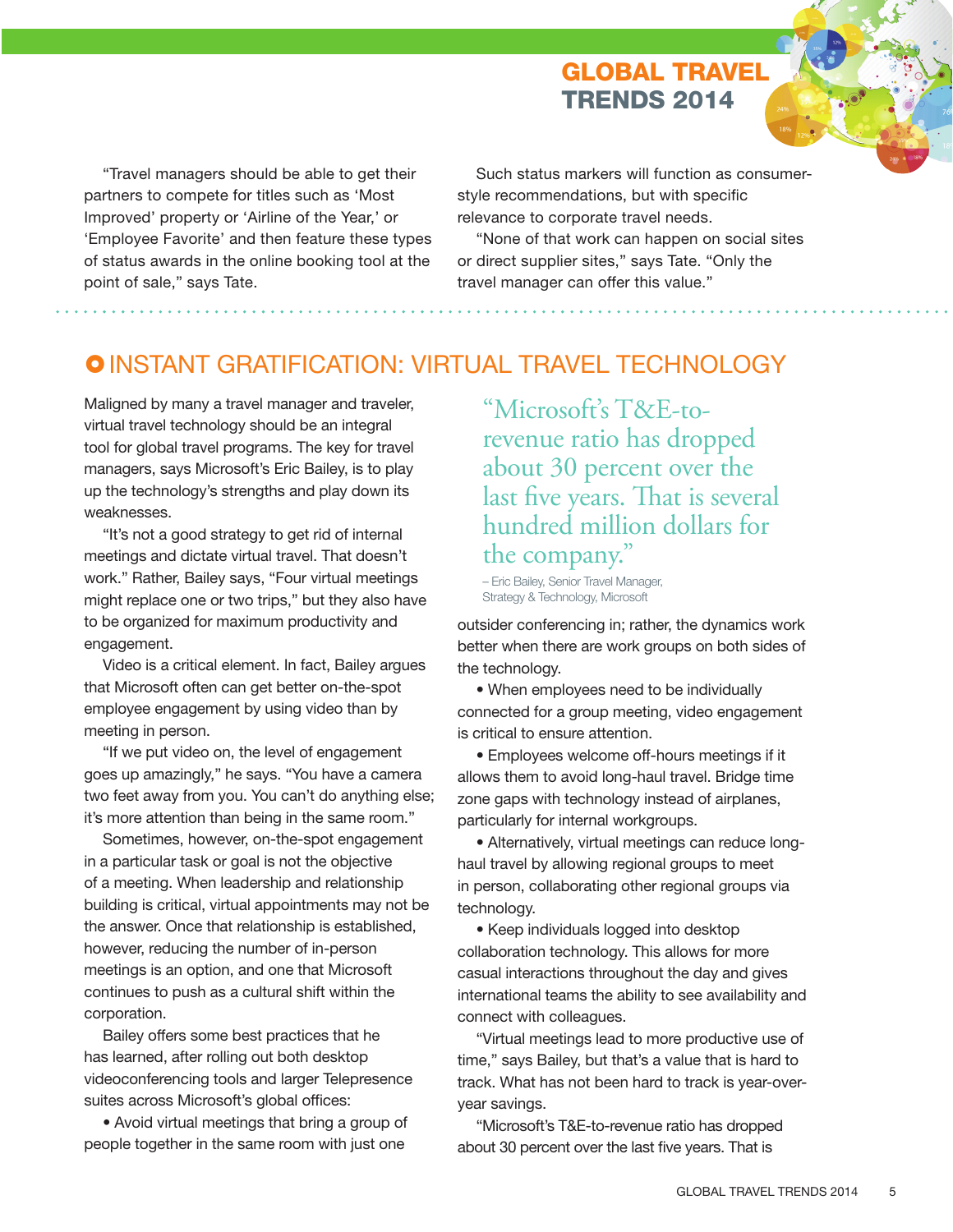several hundred million dollars for the company. These are real, solid savings that you can see and track," Bailey says.

Despite its clear success, Microsoft is not fully satisfied with the current capabilities of virtual travel technology—particularly for nuanced interactions. According to company job postings from earlier this year, Microsoft is in the process of developing holographic technology for virtual meetings that would create a "body-double" of the user to appear in the same room with distant colleagues.

From the job posting: *In the short term, we are developing the hardware and software necessary to have a realistic physical "body-double" or proxy in a remote meeting – one that gives the remote worker a true seat at the table, the ability to look around the room, turn to a colleague and have a side conversation.*

The ultimate virtual travel is still ahead.

# **O THE REGIONAL APPROACH - FOCUS ON DATA**

Pushed by global recession, many corporations have looked to global travel consolidation as a critical opportunity to realize bottom-line savings. One traditional procurement strategy for global programs has commonly become known as the 1-1-1 strategy: The push to manage all global markets with a single travel policy, single TMC and a single online booking tool or GDS provider. But just as consumer technology and social pressures have moved travel managers to create more customized and relevant managed travel experiences for travelers, corporations are also revisiting the concept of trying to manage diverse global markets with the one standardized program.

"We are starting to see, among larger multinational programs, a shift toward buying regional or local services – both TMC and product," says Rafael Gonzalez.

Like a standardized approach, there are pros and cons to a localized strategy that must be addressed, says Gonzalez. On the plus side, local input and decision-making can lead to better adoption; there is the opportunity for increased supplier leverage when using regional suppliers and the ability to deploy appropriate tools. Importantly, with a regional or local approach, corporations may see quicker issue resolution, rather than waiting to go through multiple management channels to access local partners or franchises.

Common drawbacks, according to Gonzalez, are fourfold: It can be more difficult to cascade program changes into each region when contracting with

multiple TMC and product suppliers; it is also harder to achieve shared successes across regions. There is more potential for duty of care gaps in a regional program, and corporations can expect some loss of control or consistency in the program.

Key to bridging potential management gaps in a regionalized program, says Gonzalez, is an excellent communications plan, but even more important is data. Corporations that prioritize

#### DATA DEPENDENCY

Like many of the customization trends rippling through the travel industry today, data is the key to powering a local approach to a globalized travel program, but it can be challenging. Watch for gaps and demand accuracy from service providers and suppliers.

- At minimum, understand spend levels in every region
- Watch for data loss in the mid- and back-office
- Utilize service level agreements to ensure on-time data delivery
- Whether working with a TMC or data aggregator, companies can also maintain raw data in-house for analysis